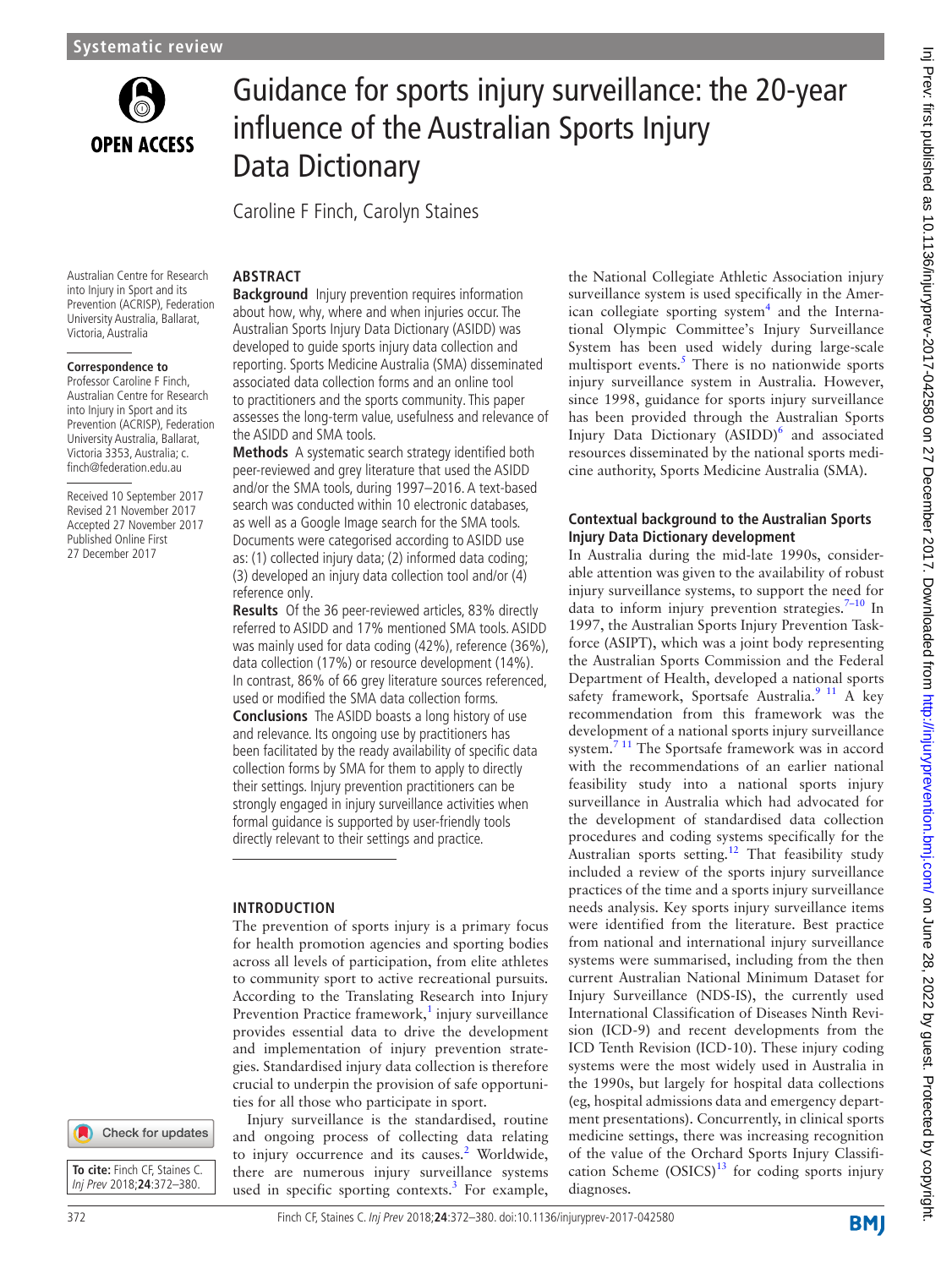It was considered by the general sports injury prevention community that injury surveillance guidance for use outside of hospital settings was urgently required. This was particularly needed for clinical sports medicine practice and for field-side reporting of injuries as they occurred during sport participation. To achieve this, the Australian Sports Injury Data Working Party (ASIDWP) was established as a national committee by the ASIPT to provide standardised guidelines for the collection of sports injury data in Australia. It comprised experts from the fields of epidemiology, statistics, database management/computing, injury surveillance, sports administration and clinical sports medicine. Its efforts resulted in the publication of the ASIDD in 1998.<sup>6</sup>

#### **Structure of the Australian Sports Injury Data Dictionary**

The ASIDWP agreed on a coding manual (ie, the ASIDD) which categorised data items with defined variables. Category 1 items were considered 'Core' and should be present in all data collection opportunities. Category 2 items were 'Strongly Recommended' to provide for additional injury related information, especially around their causation. Category 3 items were those 'Recommended' for further data related to the event. Elements of the items were chosen to be consistent with both the ICD and OSICS.

The development of the ASIDD addressed some of the issues in the area of injury of surveillance that were present at the time in Australia. For example, the earlier needs analysis demonstrated that sports injury data were being collected in a range of settings by a range of professionals with varying levels of expertise and data infrastructure;<sup>12</sup> therefore, the document needed to be user friendly yet comprehensive. The primary injury surveillance data collection tool at the time in Australia was the NDS-IS V.2.1. However, this was not specifically designed for a sporting context and only captured specific information about 35 sports or recreational activities. To obtain a more comprehensive view of injury across a broader range of sports, the ASIDD included codes for more than 120 sports/physical activities. Additionally, the ASIDD provided codes to capture external injury factors implicated in sports injury causation such as sporting equipment, natural objects, structures or fittings, surface characteristics or climate. This was in agreement with the then International Classification of External Causes of Injury.<sup>14</sup> To enhance reporting of the anatomical location of the injury, the ASIDD included an artist-designed body chart for clinical data recorders, in accordance with usual clinical practice.

#### **Development of standardised injury reporting forms**

Following from the earlier feasibility study, a prototype general sports injury data collection form had been developed by researchers, along with a supporting onsite computer-based data entry system. These were trialled at a large-scale multi-sport event, the 1995 World Police and Fire Games held in the Victo-rian capital city, Melbourne.<sup>[15](#page-6-11)</sup> Based on this trial, the data collection form was refined and trialled again at another multiple sport event in Melbourne, the 1995 Australian Masters Games.<sup>16</sup> The trials demonstrated the usefulness of these tools for sports injury surveillance and sports injury research in the Australian context. The trial findings were made available to the ASIDWP and the trialled form was adopted as a generic template and used as the standardised data collection form in the ASIDD. The form was modified slightly to provide 18 sport-specific variants that could readily be used by practitioners who wanted to collect sports injury data in their settings. When the ASIPT functions were transferred to SMA from the end of the 1990s, SMA provided

open access to the generic form and the 18 sport specific forms on its website and still does today (see [http://sma.org.au/](http://sma.org.au/resources-advice/sports-injuries/injury-record-form/) [resources-advice/sports-injuries/injury-record-form/](http://sma.org.au/resources-advice/sports-injuries/injury-record-form/)). These are available for access by both Australians and non-Australians.

A later development arising from the ASIDD, and led by the Victorian Branch of SMA, was the production of an online sports injury surveillance system—Sports Injury Tracker [\(http://](http://sma.org.au/resources-advice/sports-injuries/injury-reporting-form/) [sma.org.au/resources-advice/sports-injuries/injury-reporting](http://sma.org.au/resources-advice/sports-injuries/injury-reporting-form/)[form/](http://sma.org.au/resources-advice/sports-injuries/injury-reporting-form/)). This tool aimed to enable community-sports organisations to record, store and analyse sports injury data. This work by SMA-Victoria was fully funded over 6years by the Victorian Government (via Sport and Recreation Victoria).

#### **Aims**

The purpose of this paper is to describe the extent to which the ASIDD has been employed over its 20-year existence, including where, in what way and by whom. It is intended that the findings will contribute to ongoing discussions about the future value of ASIDD and the associated SMA resources (ie, the sport-specific injury surveillance data collection forms and the online Sports Injury Tracker web tool) as well as sports injury data collections globally.

## **Methods**

#### **Literature search**

To identify all literature that had used the ASIDD or SMA's associated injury reporting forms or SMA-Victoria's Sports Injury Tracker (hereafter collectively referred to as the SMA tools), two search strategies were employed for literature published before October 2016.

Text-based searches of both peer-reviewed and grey literature were conducted using databases (PubMed, CINHAL, MEDLINE, SPORTDiscus, Science Direct, Trove, ProQuest and British Library Ethos) and the Google Scholar/Google search engines. Searches were based on the following key words or phrases: Australian Sports Injury Data Dictionary; Sports Injury Data Dictionary; Sport Safe Australia Sports Injury Data Dictionary; Sportsafe Australia Sports Injury Data Dictionary; The Australian Sports Injury Data Working Party; Sports Injury Tracker; Australian Sports Injury Data Dictionary; injury reporting form; sports 'injury report' form.

Following the primary database search, the citation tracking option was employed to obtain additional articles that had referenced the tools. Articles were excluded if they were not available in the English language or if they were only available as a conference abstract. Peer-reviewed literature included published journal articles and theses. Grey literature included governmental, organisational and research reports and web-based material. The websites of sporting and sports medicine organisations were also searched.

The SMA tools included specifically designed anatomical images. Therefore, it was also possible to conduct searches looking for these unique images. A Google Images search was conducted using reverse image searching. Reverse image searching identifies key points within an image and searches the internet for key points found at the same locations on other images.<sup>17</sup> Three variations of the anatomical images were used in the reverse image searches: entire chart (anterior body, posterior body and head); anterior/posterior views only; head only ([figure](#page-2-0) 1). Results of the image searches were compared with the images unique to the SMA tools and only exact replications of the images were considered a match.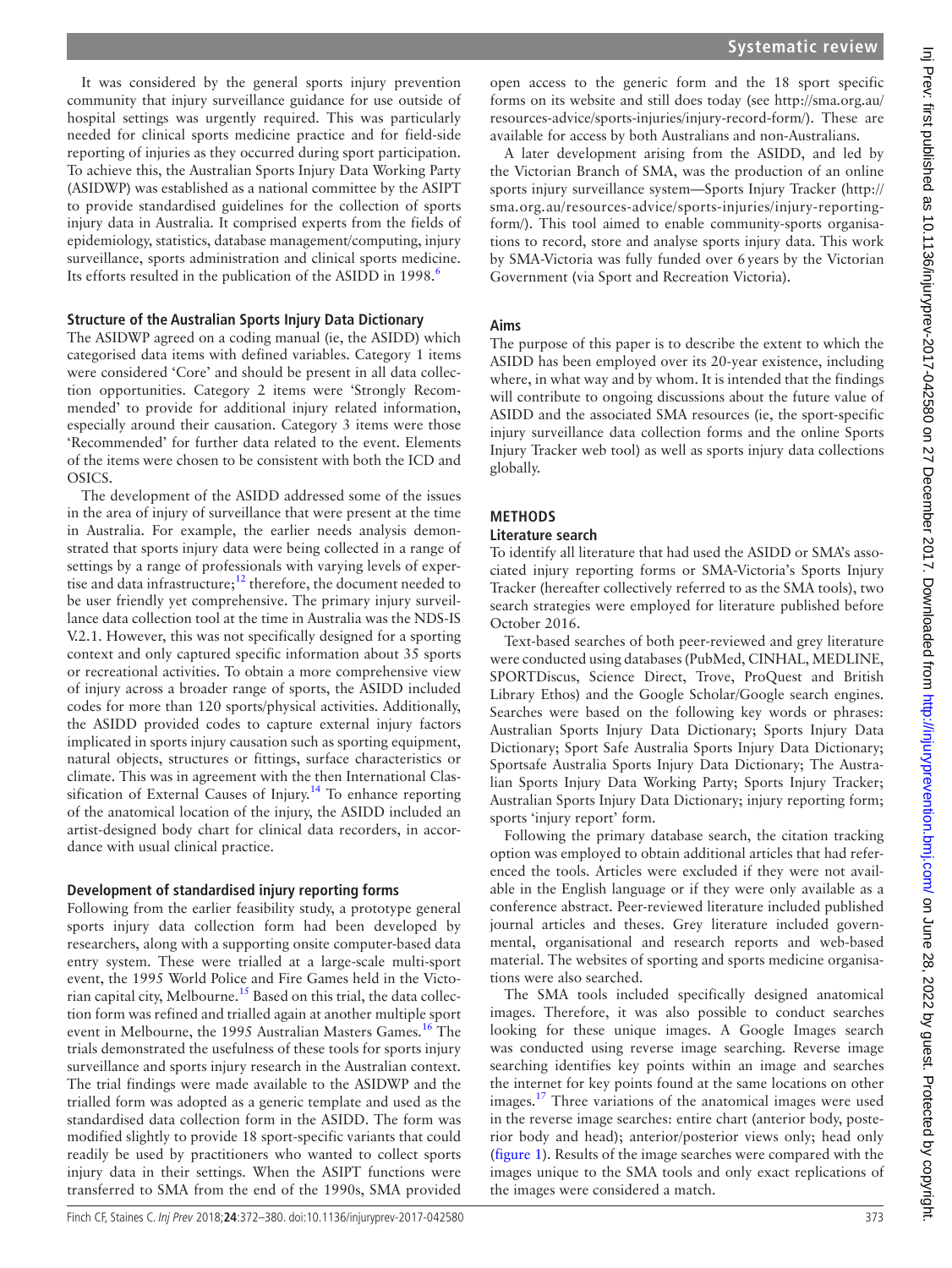

<span id="page-2-0"></span>**Figure 1** Images from the generic sports injury surveillance forms used in the reverse image searches in Google Images.

## **Assessing how Australian Sports Injury Data Dictionary has been used**

Each identified document was scanned by eye and searched electronically, using key word/phrase searches, to determine how ASIDD and the SMA tools had been used. Their use was classified into four function categories:

- 1. Data collection: used to collect sports injury data.
- 2. Data analysis: ASIDD categories employed in data coding and/or reporting.
- 3. Tool development: used in the development of another injury data collection tool.
- 4. Reference only: mentioned in the text but not used for other purposes.

#### **Results**

Key features of the identified documents are shown in [table](#page-3-0) 1 (peer-reviewed literature) and [table](#page-4-0) 2 (grey literature).

#### **Peer-reviewed sources**

As shown in [table](#page-3-0) 1, ASIDD or the SMA tools (forms or Sports Injury Tracker) were mentioned in 36 peer-reviewed articles. The majority of these, 30 (83%), referred to the ASIDD alone, while only 3 (8%) mentioned the reporting forms and 3 (8%) mentioned the injury tracker. The main use for the tools was data analysis, primarily data coding, 15 (42%), while 6 (17%) used them for data collection, 5 (14%) used them as a resource for the development of other data collection tools and 13 (36%) only referred to them in the text. The majority of mentions, 30 (83%), occurred in articles originating from Australia.

#### Grey literature sources

The grey literature search ([table](#page-4-0) 2) found 73 current mentions of SMA tools but relatively little use was made of ASIDD itself with only 12 (16%) mentions. The majority of mentions related to the SMA Sports Injury Reporting Forms or to specific data items contained within them. Of the total grey literature mentions, 46 (63%) provided copies of, or links to, the SMA forms (or modified versions). A further 11 (15%) provided forms that contained identifiable elements from the SMA forms such as the body image or specific codes for variables such as mechanisms of injury. The SMA Sports Injury Tracker was mentioned on only four (6%) occasions. Many of the form-related mentions originated from community-based sporting organisations (31, 43%). Of the 52 form-related mentions where origin was known, the majority, 47 (90%), originated from Australia.

## **Discussion**

Despite the recognised public health impact and increasing associated burden of sports injuries in Australia,  $18-20$  there is no nationally based systematic collection of data about sports injuries to inform policy development or practitioner initiated solutions to the problem.<sup>21 22</sup> This has not stopped the sports sector from collecting sports injury data, with many drawing on the availability of the ASIDD and associated SMA tools to assist them in their efforts.

The ASIDWP's expectations of the development of a national emergency data collection system in the early-mid 1990s did not materialise, so the need for other ways to collect sports injury data became more imperative. The Victorian Injury Surveillance Unit has presented sports data irregularly through its Hazard publications [\(https://www.monash.edu/muarc/research/research-areas/](https://www.monash.edu/muarc/research/research-areas/home-and-community/visu/injury-by-topic) [home-and-community/visu/injury-by-topic](https://www.monash.edu/muarc/research/research-areas/home-and-community/visu/injury-by-topic)). Ad-hoc reports about sports injuries published through the Australian Institute of Health and Welfare have summarised Australia-wide data.<sup>[23](#page-6-16)</sup> However, all of the hospital-based data collections either rely solely on the ICD-10-Australian Modification or other hospital-based classification schemes or have not used the ASIDD.

From a research perspective, as evidenced from the peer-reviewed literature summarised in this paper, the ASIDD and its associated forms have been useful to inform data collection activities in limited-term cohort studies published in some sports, but relatively few of these have been conducted in community sport. In the elite and professional sports contexts, there are some good Australian examples of sports-specific injury data collections (eg, the Australian Football League<sup>[24](#page-6-17)</sup> and the Australian Institute of Sport). Their data collection systems are based on tracking individual athletes in terms of their injury treatment/assessment, general well-being, training loads and so on and are not generally based on the ASIDD specifically, but do have overlapping data fields. It is not known if the ASIDD influenced the initial choice of their data fields, but this overlap could have arisen for other reasons. The fact that the document was only ever published as a grey literature source, with no accompanying or ongoing dissemination or distribution plan from a lead agency, may have also contributed to its limited uptake by such groups.

In more population and mass participation oriented clinical and sports injury prevention practitioner settings, including at local sporting clubs and by peak sports bodies, there has also been strong evidence of use of the SMA tools, especially the forms, to guide injury data collection activities. This is most evident from the grey literature. This indicates that injury prevention practitioners can be strongly engaged in injury surveillance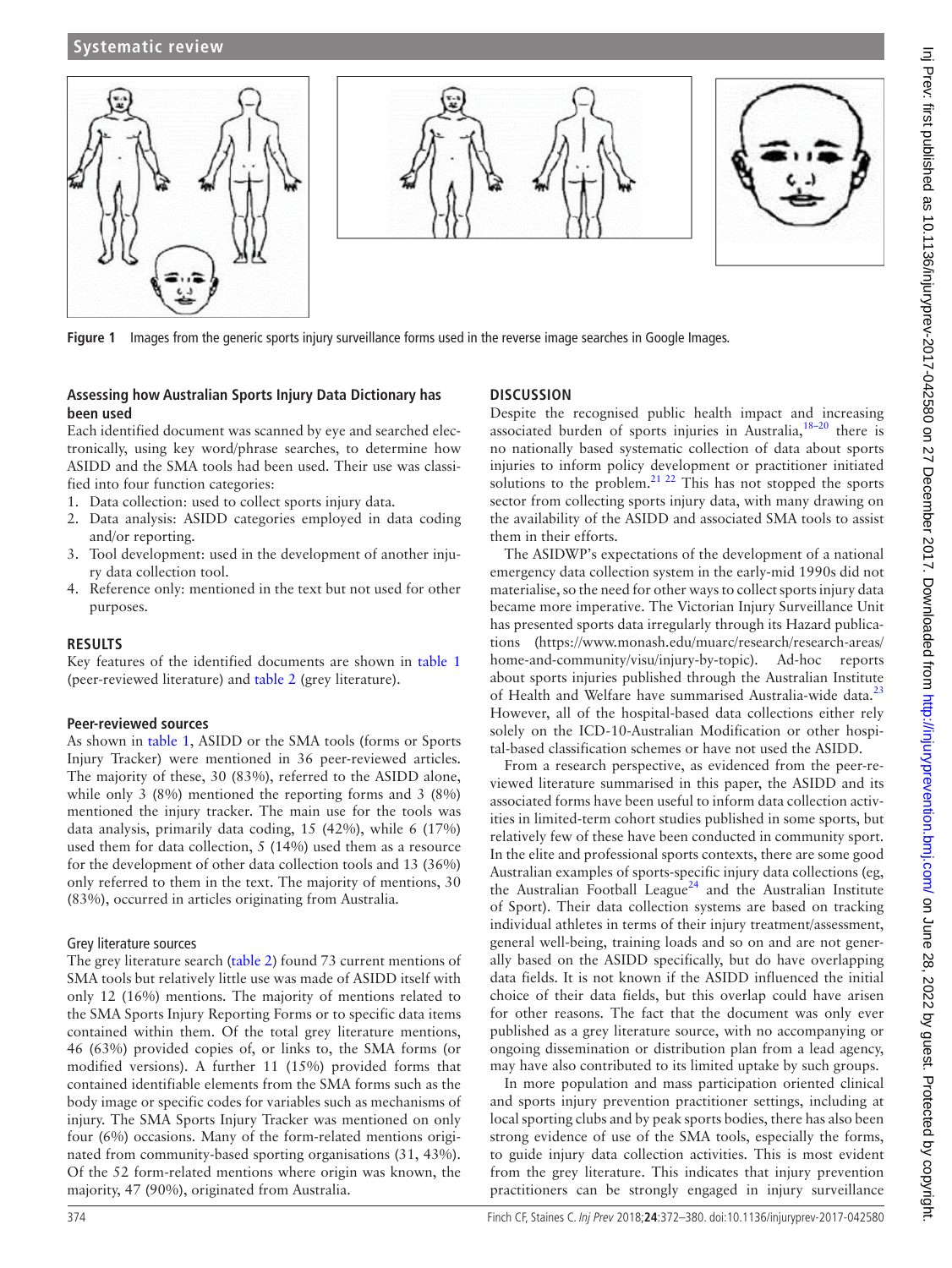| Authors (year) (reference source)                                                   | Specific sport (where specified) | <b>Country of Authorship</b> | DC*          | DA <sup>+</sup> | TD‡          | <b>ROS</b> |
|-------------------------------------------------------------------------------------|----------------------------------|------------------------------|--------------|-----------------|--------------|------------|
| Australian Sports Injury Data Dictionary (Australian Sports Injury Data Dictionary) |                                  |                              |              |                 |              |            |
| Gabbe (1999) <sup>25</sup>                                                          | Australian Football              | Australia                    |              | ✓               |              | ✓          |
| Gabbe and Finch (2001) <sup>31</sup>                                                | <b>Australian Football</b>       | Australia                    |              | $\checkmark$    |              |            |
| Besenyei et al (2002) <sup>32</sup>                                                 | N/A                              | Australia                    |              |                 |              | ✓          |
| Gabbe et al (2002) <sup>33</sup>                                                    | Australian Football              | Australia                    |              | $\checkmark$    | ✓            |            |
| Finch (2003) <sup>34</sup>                                                          | All                              | Australia                    |              | ✓               |              |            |
| Peasley (2003) <sup>35</sup>                                                        |                                  | Australia                    |              |                 |              |            |
| Zazryn et al (2003) <sup>36</sup>                                                   | Boxing                           | Australia                    |              | ✓               | ✓            |            |
| Zazryn et al (2003) <sup>37</sup>                                                   | Kick boxing                      | Australia                    |              | $\checkmark$    |              |            |
| Braham et al (2004). <sup>38</sup>                                                  | Australian Football              | Australia                    |              | ✓               |              |            |
| Taylor et al $(2004)^{28}$                                                          | Surfing                          | Australia                    |              |                 | ✓            |            |
| Fradkin et al (2005) <sup>39</sup>                                                  | Golf                             | Australia                    |              | ✓               |              |            |
| Rae et al (2005) <sup>40</sup>                                                      | All                              | Australia                    |              |                 |              |            |
| Taylor et al $(2005)^{29}$                                                          | Surfing                          | Australia                    |              | ✓               |              |            |
| Rae and Orchard (2007) <sup>13</sup>                                                | All                              | Australia                    |              |                 |              |            |
| Rotem (2007) <sup>41</sup>                                                          | Rugby                            | Australia                    |              |                 |              |            |
| Andrew et al (2008) <sup>42</sup>                                                   | All                              | Australia                    |              | $\checkmark$    |              |            |
| Matthews et al (2008) <sup>43</sup>                                                 | Recreational swimming            | Australia                    |              | ✓               |              |            |
| Shaw and Finch $(2008)^{44}$                                                        | Cricket                          | Australia                    |              | $\checkmark$    |              |            |
| Ross (2009) <sup>45</sup>                                                           | All                              | Canada                       |              |                 |              |            |
| Smartt and Chalmers (2009) <sup>46</sup>                                            | Horse riding                     | New Zealand                  |              |                 |              |            |
| Zazryn et al (2009) <sup>26</sup>                                                   | Boxing                           | Australia                    |              | ✓               |              |            |
| Erby et al $(2010)^{30}$                                                            | Surf lifesaving                  | Australia                    |              |                 | $\checkmark$ |            |
| Gosling et al (2010) <sup>47</sup>                                                  | Triathlon                        | Australia                    |              |                 | ✓            |            |
| Finch et al (2014) <sup>48</sup>                                                    | Australian Football              | Australia                    |              |                 |              |            |
| Smartt and Chalmers (2012) <sup>49</sup>                                            | Snow sports                      | New Zealand                  |              | ✓               |              |            |
| Finch et al (2013) <sup>50</sup>                                                    | Australian Football              | Australia                    |              |                 |              |            |
| Reza et al (2013) <sup>51</sup>                                                     | All                              | Iran                         |              |                 |              |            |
| Aman et al (2014) <sup>52</sup>                                                     | Several                          | Sweden                       |              | ✓               |              |            |
| Ekegren et al $(2015)^{53}$                                                         | Australian Football              | Australia                    |              |                 |              |            |
| Sports Medicine Australia Injury Reporting Form (or modified version)               |                                  |                              |              |                 |              |            |
| Gabbett (2003) <sup>54</sup>                                                        | Rugby league                     | Australia                    | ✓            |                 |              |            |
| Atlas et al (2007) <sup>55</sup>                                                    | Multiple                         | Philippines                  | $\checkmark$ |                 |              |            |
| Gianoudis et al (2008) <sup>56</sup>                                                | Basketball                       | Australia                    | ✓            |                 |              |            |
| SMA-Victoria's Injury Tracker                                                       |                                  |                              |              |                 |              |            |
| Ekegren et al (2014) <sup>57</sup>                                                  | Australian Football              | Australia                    | ✓            |                 |              |            |
| Ekegren et al (2015) <sup>53</sup>                                                  | <b>Australian Football</b>       | Australia                    | ✓            |                 |              |            |

<span id="page-3-0"></span>**Table 1** Summary of the peer-reviewed literature that has used the Australian Sports Injury Data Dictionary, SMA Sports Injury Reporting Forms or

\*DC, for data collection.

†DA, for data analysis.

‡TD, used to develop a new data collection tool.

§RO, reference only.

SMA, Sports Medicine Australia.

activities when formal guidance is supported by user-friendly tools directly relevant to their settings and practice. This uptake by practitioners would have been enhanced by the fact that the SMA tools were provided free-of-charge.

Overall, this study shows that the ASIDD has a demonstrated longevity with its use continuing from 1999 to the present.<sup>[25](#page-6-18)</sup> The developers of the ASIDD aimed to create comprehensive, yet user-friendly injury surveillance guidance that could be applied by a range of practitioners in a variety of sporting contexts. The achievement of this aim is well illustrated by two investigations that have used it with practitioner data collectors with varying levels of expertise and in contrasting sporting contexts.<sup>[26 27](#page-6-19)</sup> Furthermore, the developers of the ASIDD stressed that sporting

clubs and researchers could modify the data collection forms to suit their specific needs and this paper shows many examples of this, including in non-traditional sports such as surfing and surf lifesaving. $28-30$  These examples from the literature demonstrate that the ASIDD has achieved its aims.

Perhaps one of the major long-term legacies of the ASIDD development has been its subsequent influence on the development of new 'Activity' codes in the ICD-10. One of the particular achievements of the ASIDWP was to develop a list of sports-related activities potentially associated with injuries. Identification of the injury potential of these activities had not occurred previously. This was at the time when the ICD-9 was still in use in Australia and there were essentially only two external cause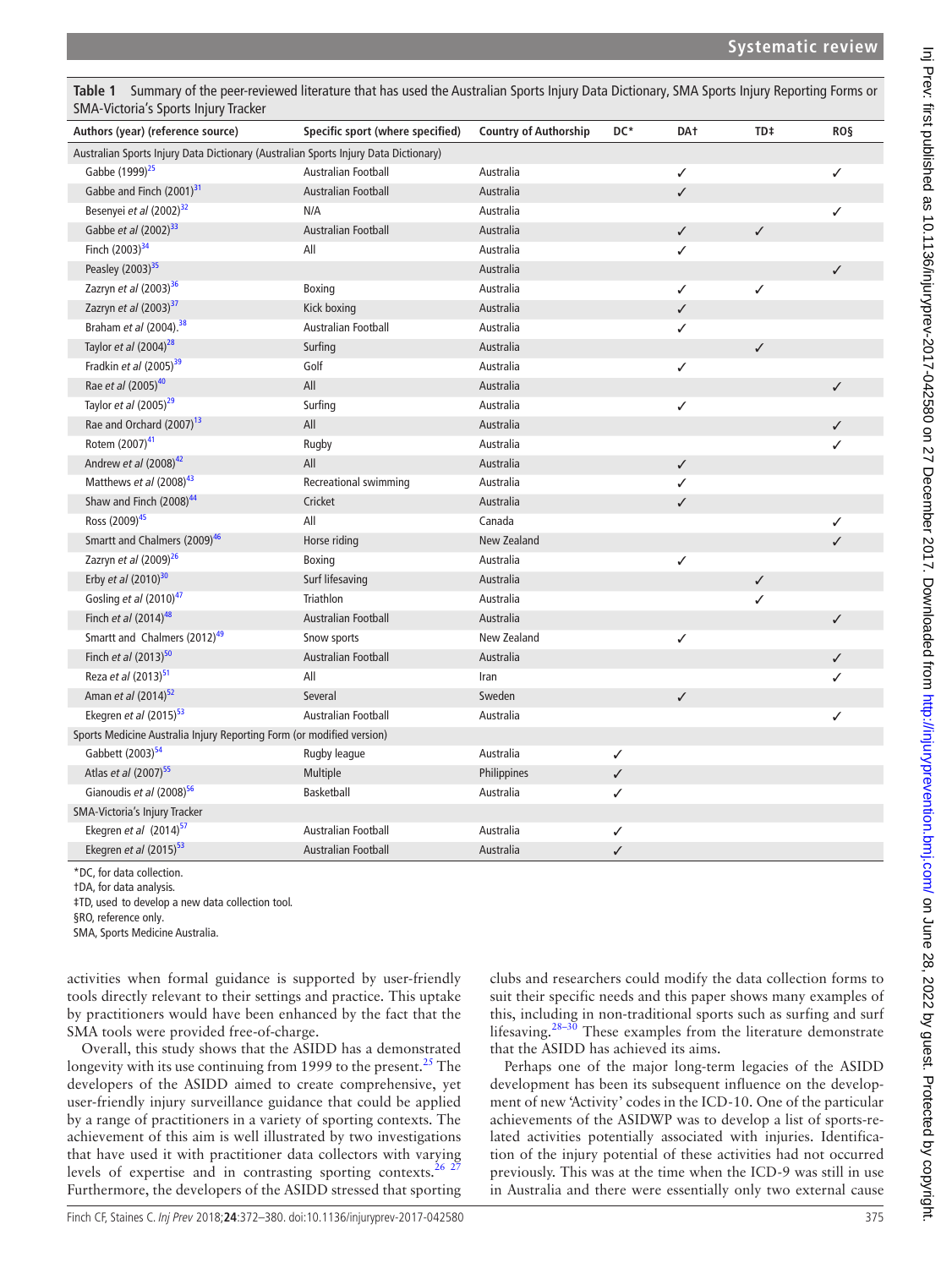<span id="page-4-0"></span>**Table 2** Summary of the grey literature (eg, reports, presentations, web-based materials) that have used or made reference to the Australian Sports Injury Data Dictionary, or its associated sports injury reporting forms or the Sports Medicine Australia Sports Injury Tracker

| Author/Publisher (reference source)                                                 | Sport*              | Countryt       | DC‡          | <b>ROS</b>   | RU¶          |  |  |  |
|-------------------------------------------------------------------------------------|---------------------|----------------|--------------|--------------|--------------|--|--|--|
| Australian Sports Injury Data Dictionary (Australian Sports Injury Data Dictionary) |                     |                |              |              |              |  |  |  |
| Accident Compensation Corporation <sup>58</sup>                                     | All                 | New Zealand    |              |              | ✓            |  |  |  |
| Australian Department of Health and Aging <sup>9</sup>                              | All                 | Australia      |              | $\checkmark$ |              |  |  |  |
| Boufous et al <sup>59</sup>                                                         | All                 | Australia      |              | ✓            |              |  |  |  |
| Cassell <sup>60</sup>                                                               | Volleyball          | Australia      |              |              | ✓            |  |  |  |
| Cassell and McGrath <sup>61</sup>                                                   | Tennis              | Australia      |              |              | ✓            |  |  |  |
| Clearinghouse for Sport <sup>62</sup>                                               | All                 | Australia      |              |              | ✓            |  |  |  |
| Cripps and O'Brien <sup>63</sup>                                                    | Equestrian          | Australia      |              | ✓            |              |  |  |  |
| Cook-Burrows et al <sup>64</sup>                                                    | Multiple            | Australia      | $\checkmark$ |              |              |  |  |  |
| Grimmer <sup>65</sup>                                                               | Multiple            | Australia      |              | ✓            |              |  |  |  |
| Pawlak et al <sup>66</sup>                                                          | Handball            | Poland         |              | ✓            |              |  |  |  |
| Sedgman <sup>67</sup>                                                               | Climbing            | Australia      | ✓            |              |              |  |  |  |
| Tilley <sup>68</sup>                                                                | Golf                | Not specified  |              | ✓            |              |  |  |  |
| Sports Medicine Australia Injury Reporting Forms (or modified version)              |                     |                |              |              |              |  |  |  |
| <b>ACT Little Athletics<sup>69</sup></b>                                            | Athletics           | Australia      |              |              | ✓            |  |  |  |
| AFL Gold Coast Juniors <sup>70</sup>                                                | Australian football | Australia      |              |              | ✓            |  |  |  |
| AnyForm <sup>71</sup> (Template)                                                    | All                 |                |              |              | ✓            |  |  |  |
| Australian Ice Racing <sup>72</sup>                                                 | Ice racing          | Australia      |              |              | ✓            |  |  |  |
| Barnstoneworth United Junior Football Club <sup>73</sup>                            | Soccer              | Australia      |              |              | ✓            |  |  |  |
| Barrossa Valley Hockey Association <sup>74</sup>                                    | Hockey              | Australia      |              |              | ✓            |  |  |  |
| Byford Bushrangers <sup>75</sup>                                                    | Tee-ball            | Australia      |              |              | ✓            |  |  |  |
| Capital Football <sup>76</sup>                                                      | Soccer              | Australia      |              |              | ✓            |  |  |  |
| Carina Junior Rugby League Football Club <sup>77</sup>                              | Rugby league        | Australia      |              |              | ✓            |  |  |  |
| Carrara Australian Football Club <sup>78</sup>                                      | Australian football | Australia      |              |              | ✓            |  |  |  |
| Diving Victoria <sup>79</sup>                                                       | <b>Diving</b>       | Australia      |              |              | ✓            |  |  |  |
| Doncaster Hockey Club <sup>80</sup>                                                 | Hockey              | Australia      |              |              | ✓            |  |  |  |
| East Bentleigh Soccer Club <sup>81</sup>                                            | Soccer              | Australia      |              |              | ✓            |  |  |  |
| Eat Brighton Vampires Junior Football Club <sup>82</sup>                            | Australian football | Australia      |              |              | ✓            |  |  |  |
| East Sandringham Junior Football Club <sup>83</sup>                                 | Australian football | Australia      |              |              | ✓            |  |  |  |
| Football Brisbane <sup>84</sup>                                                     | Soccer              | Australia      |              |              | ✓            |  |  |  |
| Gawler Strikers Hockey Club <sup>85</sup>                                           | Hockey              | Australia      |              |              | ✓            |  |  |  |
| Goulburn-Mulwaree Athletics Club <sup>86</sup>                                      | Athletics           | Australia      |              |              | ✓            |  |  |  |
| Hampton Rovers Football Club <sup>87</sup>                                          | Australian football | Australia      |              |              | ✓            |  |  |  |
| Highvale Netball Club <sup>88</sup>                                                 | Netball             | Australia      |              |              | ✓            |  |  |  |
| Judo Federation of Australia (Queensland) <sup>89</sup>                             | Judo                | Australia      |              |              | ✓            |  |  |  |
| Kiama Netball Association <sup>90</sup>                                             | Netball             | Australia      |              |              |              |  |  |  |
| Kingsley Junior Football Club <sup>91</sup>                                         | Australian football | Australia      |              |              | $\checkmark$ |  |  |  |
| Mackay Athletics <sup>92</sup>                                                      | Athletics           | Australia      |              |              | ✓            |  |  |  |
| Melbourne Softball Association <sup>93</sup>                                        | Softball            | Australia      |              |              | ✓            |  |  |  |
| Motorcycling Australia <sup>94</sup>                                                | Motorcycling        | Australia      |              |              | ✓            |  |  |  |
| Norwood Flames Basketball Club <sup>95</sup>                                        | Basketball          | Australia      |              |              | $\checkmark$ |  |  |  |
| Oceania Judo Union <sup>96</sup>                                                    | Judo                | Pacific region |              |              | ✓            |  |  |  |
| Patu Aotearoa Gymnasium <sup>97</sup>                                               | Fitness             | New Zealand    |              |              | $\checkmark$ |  |  |  |
| PDFfiller <sup>98</sup> (Template)                                                  | All                 |                |              |              | ✓            |  |  |  |
| Queensland Badminton Association <sup>99</sup>                                      | <b>Badminton</b>    | Australia      |              |              | ✓            |  |  |  |
| Renmore AFC <sup>100</sup>                                                          | Soccer              | Ireland        |              |              | ✓            |  |  |  |
| Sawyoo.com <sup>101</sup> (Template)                                                | All                 |                |              |              | ✓            |  |  |  |
| Scribd <sup>102</sup> (Template)                                                    | All                 |                |              |              | ✓            |  |  |  |
| South Australia Squash Association <sup>103</sup>                                   | Squash              | Australia      |              |              | $\checkmark$ |  |  |  |
| Souths Junior Rugby Union Club                                                      | Rugby               | Australia      |              |              | ✓            |  |  |  |
| St Peters Football Club <sup>104</sup>                                              | Australian football | Australia      |              |              | ✓            |  |  |  |
| Tango Netball Club <sup>105</sup>                                                   | Netball             | Australia      |              |              | ✓            |  |  |  |
| Tennis Australia <sup>106</sup>                                                     |                     |                |              |              |              |  |  |  |
|                                                                                     | Tennis              | Australia      |              |              | ✓            |  |  |  |
|                                                                                     |                     |                |              |              | Continued    |  |  |  |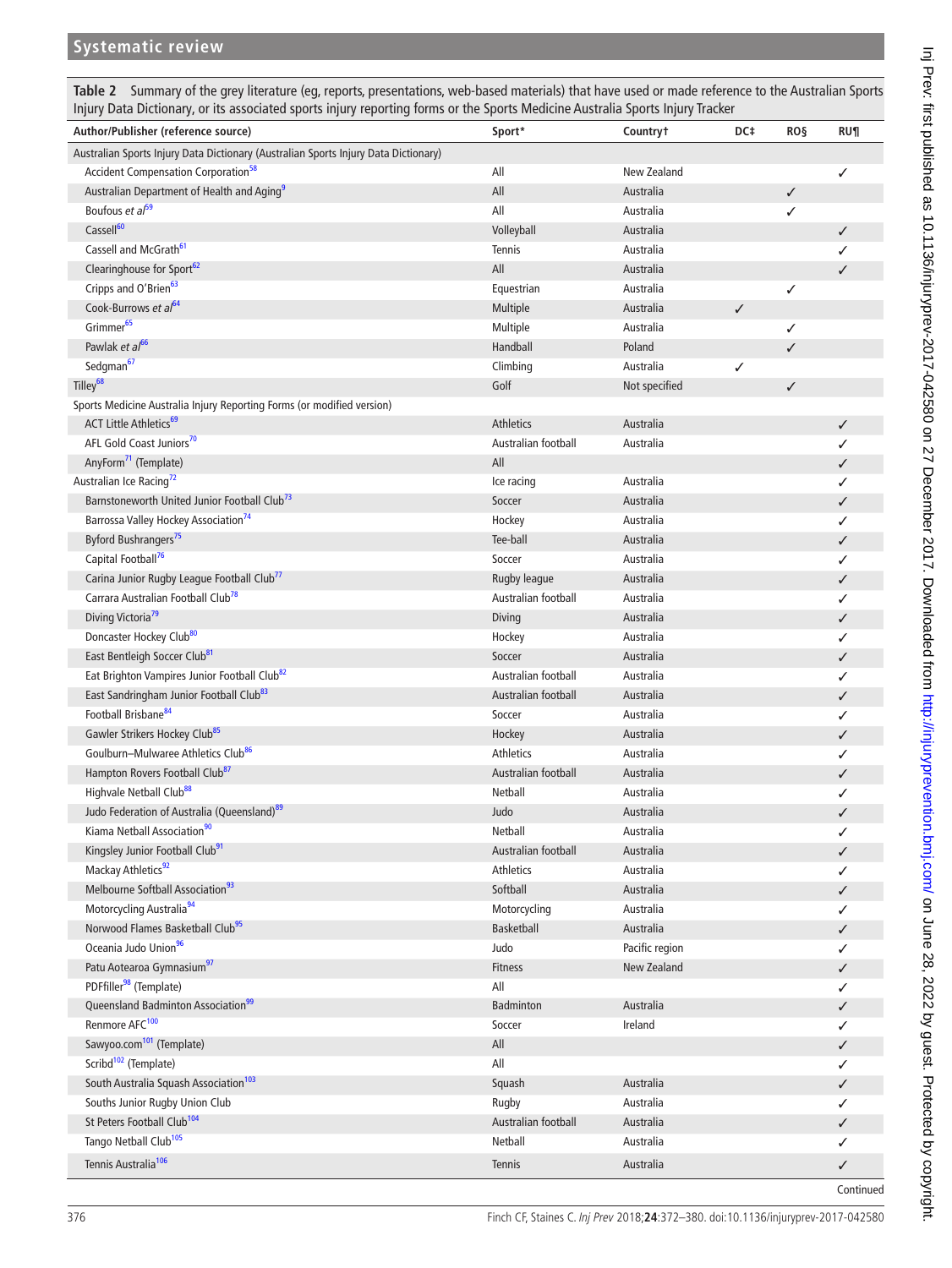| Table 2<br>Continued                                                                   |                     |            |     |            |              |  |  |
|----------------------------------------------------------------------------------------|---------------------|------------|-----|------------|--------------|--|--|
| Author/Publisher (reference source)                                                    | Sport*              | Countryt   | DC‡ | <b>ROS</b> | <b>RU¶</b>   |  |  |
| Victory Netball Club <sup>107</sup>                                                    | Netball             | Australia  |     |            | ✓            |  |  |
| Waterloo Minor Soccer Club <sup>108</sup>                                              | Soccer              | Canada     |     |            | ✓            |  |  |
| Wembley Junior Football Club <sup>109</sup>                                            | Australian football | Australia  |     |            | ✓            |  |  |
| Western Region Academy of Sport <sup>110</sup>                                         | Several             | Australia  |     |            | ✓            |  |  |
| Woodvale Football Club <sup>111</sup>                                                  | Soccer              | Australia  |     |            | ✓            |  |  |
| WordLayouts <sup>112</sup> (Template)                                                  | All                 |            |     |            | ✓            |  |  |
| Yerrinbool-Bargo Soccer Club <sup>113</sup>                                            | Soccer              | Australia  |     |            | ✓            |  |  |
| Form contains identifiable elements of Sports Medicine Australia Injury Reporting Form |                     |            |     |            |              |  |  |
| Association Heads of Independent Girls Schools <sup>114</sup>                          | All                 | Australia  |     |            | ✓            |  |  |
| <b>Ballina Netball Association</b> <sup>115</sup>                                      | <b>Netball</b>      | Australia  |     |            | ✓            |  |  |
| Blaxland Football Club <sup>116</sup>                                                  | Soccer              | Australia  |     |            |              |  |  |
| Canning Vale Junior Football Club <sup>117</sup>                                       | Australian football | Australia  |     |            | ✓            |  |  |
| Football New South Wales <sup>118</sup>                                                | Soccer              | Australia  |     |            |              |  |  |
| Football South Coast <sup>119</sup>                                                    | Soccer              | Australia  |     |            | ✓            |  |  |
| Greyhound Racing New South Wales <sup>120</sup>                                        | Greyhound racing    | Australia  |     |            | ✓            |  |  |
| Gymnastics Australia <sup>121</sup>                                                    | Gymnastics          | Australia  |     |            | ✓            |  |  |
| Club 10 <sup>122</sup>                                                                 | Gymnastics          | Australia  |     |            | ✓            |  |  |
| Indoor Beach Volley Ball Federation of Western Australia <sup>123</sup>                | Volleyball          | Australia  |     |            |              |  |  |
| Khalifa University <sup>124</sup>                                                      | All                 | <b>UAE</b> |     |            | ✓            |  |  |
| SMA-Victoria's Injury Tracker                                                          |                     |            |     |            |              |  |  |
| Clearinghouse for Sport <sup>62</sup>                                                  | All                 | Australia  |     | ✓          |              |  |  |
| Netball Victoria <sup>125</sup>                                                        | <b>Netball</b>      | Australia  |     |            | $\checkmark$ |  |  |
| Skate Victoria <sup>126</sup>                                                          | Roller skating      | Australia  |     |            |              |  |  |
| Sport and Recreation Tasmania <sup>127</sup>                                           | All                 | Australia  |     |            | ✓            |  |  |

\* Specific sport (where specified).

+ Country of authrship or website host.

++DC, for data collection.

&RU, reference only.

#RU, recommended or required use.

codes that could be used to identify sports injury (collisions in sport and falls in sport). The then Director of the National Injury Surveillance Unit at Flinders University provided a direct link between the ASIDWP and ongoing national and international developments of the ICD external cause codes. Through these connections, the ASIDD sports activity list was provided to the ICD-10 development team, which used this as the basis of the Activity codes in the ICD-10, and similar modifications worldwide. The original ASIDD list was considered by the International Collaborative Effort of Causes of Injury and the Centres of Disease Control (USA) and extended to the 200+ long list now used in the ICD-10 to ensure global relevance.

This review is limited by the completeness of the literature search process, especially as a variety of wording was used to reference the ASIDD and the SMA tools. We aimed to be comprehensive, but it is possible that some authors referenced the ASIDD differently and that many others did not reference it at all.

It is likely that we did not capture the full use of SMA tools, especially in the grey literature. While there is likely to be good capture from the peer-reviewed literature, as publication standards require the acknowledgement of sources, this may not apply equally in the grey literature. Many of the mentions in the grey literature make no acknowledgement of the sources. For example, through the Google Image search, it was found that several community sports organisations appeared to have used the ASIDD body chart in their own injury reporting form but did not identify the source of this. It is also known that the Sports Trainer training courses provided by SMA over the past 20 years have included modules on injury data collection based on the SMA tools. However, the course manuals underpinning this training are either not available online or do not explicitly mention the source of the recommended injury data collection tools. Nonetheless, this demonstrates the value of including the image search in our strategy to identify uses of ASIDD and the SMA tools.

## **Conclusion**

Widespread availability of guidance to underpin ongoing activities, such as the ASIDD and its associated tools, has the potential to contribute to ongoing sports injury data collections both in Australia and internationally. The landscape of sports injury is constantly evolving with changes in the rules of competition, equipment, practices to prevent and treat sports injury and the development of or increased attractiveness of new sports and modes of physical activity. With the heightened awareness for the need to provide safe sporting and physical activity opportunities continually, and the global need for data collections to support this, this study contributes important information about the value of publically available sports injury data guidance. This study has shown widespread and current use of the ASIDD and SMA tool resources, particularly by Australian sports injury practitioners and researchers from both Australia and other countries, demonstrating that guidance on how to conduct sports injury surveillance is needed, and used by, by the sector.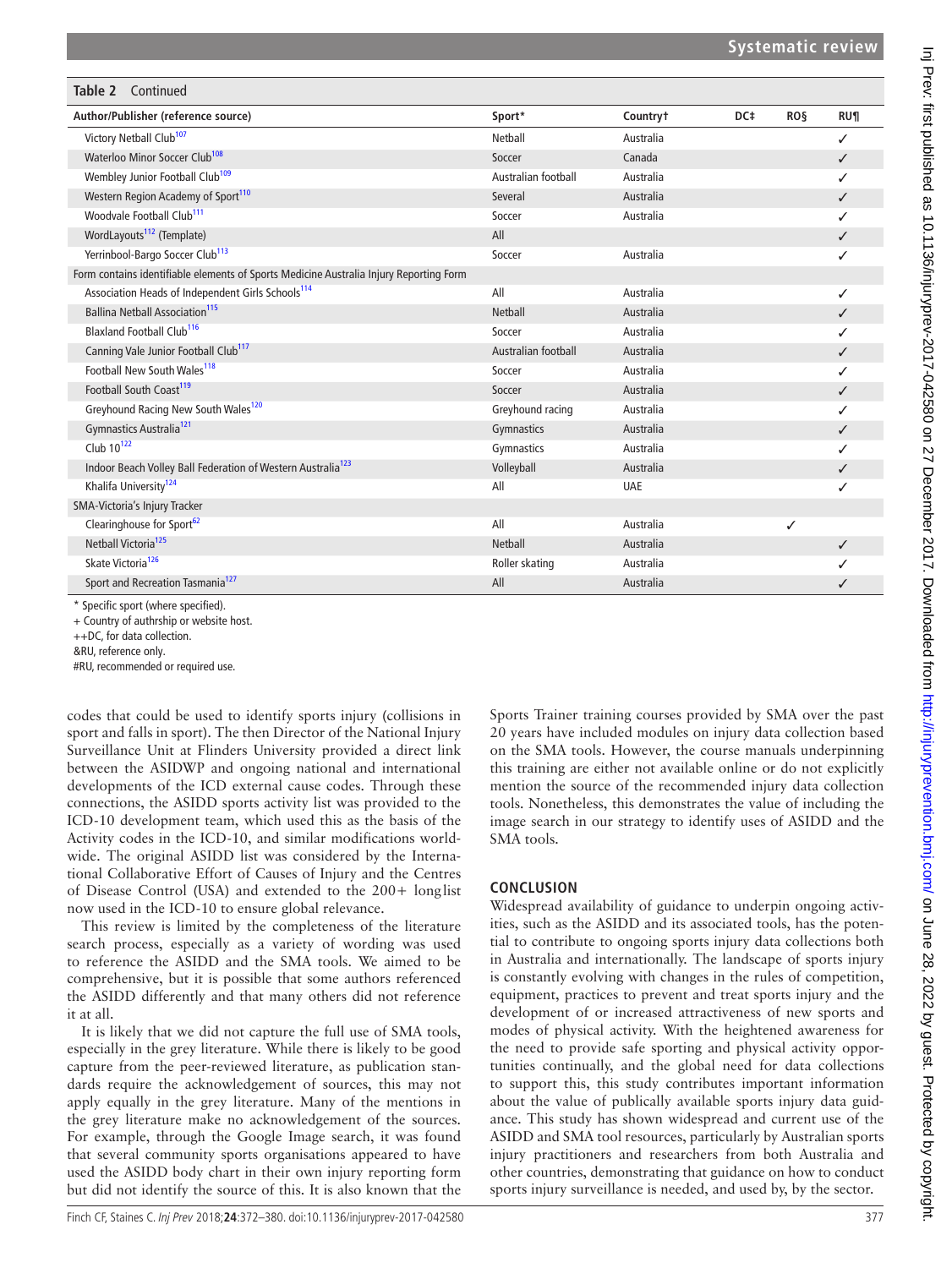Given this, the value of having such resources available to the general sporting community as open-access resources that can be adapted to local contexts, is very apparent. However, given the very large advances in digital technology, data capture systems and data analysis approaches that have been made since the initial publication of ASIDD, future efforts could focus on making refinements to the resources to ensure they meet today's information needs. Future efforts will also need to comply with the developing international regulations around data protection. It is recommended that, where possible, both researchers and sports injury surveillance practitioners should cite ASIDD both in their references and as a keyword to allow its use to be monitored. In Australia, government departments of Sport and Recreation have increasingly been placed within broader government portfolios of health. Convincing the larger health portfolios of the need to invest in sports safety requires evidence of major impacts on, burden of, injuries on health service delivery systems. This in turn requires high-quality injury surveillance. Much of the focus in the sports injury literature to date has been directly on defining sports injury only. The lessons learnt from this evaluation of the impact of ASIDD can now be used to also inform the establishment and refinement of injury surveillance systems and data collection platforms to underpin sports injury data collections more globally.

## **What is already known on this subject?**

- ► Sports injuries are known to be a public health issue and to place significant burden on both injured people and healthcare delivery systems. They are a priority prevention target.
- $\blacktriangleright$  Injury prevention needs to be underpinned by high quality relevant injury surveillance data.
- $\triangleright$  Specific guidance in what data to collect as part of injury surveillance, and how to code it, is useful.

## **What this study adds?**

- ► The Australian Sports Injury Data Dictionary facilitates injury surveillance through its provision of specific coding guidance and readily available specific data collection forms specifically for sports injury surveillance in relevant settings and communities.
- ► Injury prevention practitioners can be strongly engaged in injury surveillance activities when formal guidance is supported by user-friendly tools directly relevant to their settings and practice.

**Acknowledgements** The Australian Centre for Research into Injury in Sport and itsPrevention (ACRISP) is one of the International Research Centres for the Prevention of Injury and Protection of Athlete Health supported by the International Olympic Committee (IOC). Dr Scott Talpey is thanked for his contributions to the early stages of this research. Dr Lauren Fortington is thanked for her comments on an earlier version of this paper.

**Contributors** CFF conceived and designed this study. CS undertook the literature review, collation and categorisation. Both authors contributed to the writing and editing of the manuscript and approved this manuscript for submission.

**Competing interests** None declared.

**Provenance and peer review** Not commissioned; externally peer reviewed.

**Data sharing statement** As this is a review, no data are available for sharing.

**Open access** This is an open access article distributed in accordance with the Creative Commons Attribution Non Commercial (CC BY-NC 4.0) license, which

permits others to distribute, remix, adapt, build upon this work non-commercially, and license their derivative works on different terms, provided the original work is properly cited and the use is non-commercial. See: [http://creativecommons.org/](http://creativecommons.org/licenses/by-nc/4.0/) [licenses/by-nc/4.0/](http://creativecommons.org/licenses/by-nc/4.0/)

© Article author(s) (or their employer(s) unless otherwise stated in the text of the article) 2018. All rights reserved. No commercial use is permitted unless otherwise expressly granted.

## **References**

- <span id="page-6-0"></span>1 Finch C. A new framework for research leading to sports injury prevention. J Sci Med [Sport](http://dx.doi.org/10.1016/j.jsams.2006.02.009) 2006:9:3-9.
- <span id="page-6-1"></span>2 Finch CF. An overview of some definitional issues for sports injury surveillance. [Sports](http://dx.doi.org/10.2165/00007256-199724030-00002) [Med](http://dx.doi.org/10.2165/00007256-199724030-00002) 1997;24:157–63.
- <span id="page-6-2"></span>Ekegren CL, Gabbe BJ, Finch CF. Sports injury surveillance systems: a review of methods and data quality. [Sports Med](http://dx.doi.org/10.1007/s40279-015-0410-z) 2016;46:49-65.
- <span id="page-6-3"></span>4 Dick R, Agel J, Marshall S. National collegiate athletic association injury surveillance system commentaries: introduction and methods. J Athl Train 2007;42:173–82.
- <span id="page-6-4"></span>5 Junge A, Engebretsen L, Alonso JM, et al. Injury surveillance in multi-sport events: the International Olympic Committee approach. [Br J Sports Med](http://dx.doi.org/10.1136/bjsm.2008.046631) 2008;42:413-21.
- <span id="page-6-5"></span>6 Australian Sports Injury Data Working Party. Australian sports injury data dictionary. 1998 [http://sma.org.au/resources-advice/sports-injuries/sports-injury-data](http://sma.org.au/resources-advice/sports-injuries/sports-injury-data-dictionary/)[dictionary/](http://sma.org.au/resources-advice/sports-injuries/sports-injury-data-dictionary/) (accessed 11 Aug 2017).
- <span id="page-6-6"></span>7 National Injury Prevention Advisory Council. Directions in injury prevention. Report 1: research needs. Canberra: Commonwealth Department of Health and Aged Care, 1999.
- 8 National Injury Prevention Advisory Council. Directions in injury prevention. Report 2: Injury prevention interventions - good buys for the next decade. Canberra: Commonwealth Department of Health and Aged Care, 1999.
- <span id="page-6-7"></span>9 Department of Health and Ageing. Sports Safety in Australia: an update. July 2003. Canberra: Australian Government Department of Health and Ageing, 2004.
- 10 Mitchell RJ, McClure RJ, Williamson AM, et al. Implementing the national priorities for injury surveillance. [Med J Aust](http://www.ncbi.nlm.nih.gov/pubmed/18393744) 2008;188:405-8.
- 11 Australian Sports Commission. Sportsafe australia, a national sports safety framework - a report prepared for the australian sports injury prevention taskforce. Belconnen, ACT, Australia: Australian Sports Commission, 1997. [http://nla.gov.au/](http://nla.gov.au/nla.cat-vn191043) [nla.cat-vn191043](http://nla.gov.au/nla.cat-vn191043). (accessed 11 Aug 2017).
- <span id="page-6-8"></span>12 Finch C, Ozanne-Smith J, Williams F. The feasibility of improved data collection methodologies for sports injuries: Monash University Accident Research Centre Report. 69, 1995. [http://www.monash.edu/muarc/research/our-publications/](http://www.monash.edu/muarc/research/our-publications/muarc069) [muarc069](http://www.monash.edu/muarc/research/our-publications/muarc069).
- <span id="page-6-9"></span>13 Rae K, Orchard J. The Orchard Sports Injury Classification System (OSICS) Version 10. [Clin J Sport Med](http://dx.doi.org/10.1097/JSM.0b013e318059b536) 2007;17:201–4.
- <span id="page-6-10"></span>14 World Health Organization. International Classification of External Causes of Injury (ICECI). 2017<http://www.who.int/classifications/icd/adaptations/iceci/en/>(accessed 13 Mar 2017).
- <span id="page-6-11"></span>15 McGuineess B, Leeder T. A standardised data collection methodology for sports injury surveillance - computerised data entry and analysis system. HIC '96, Fourth National Health Informatics Conference. Melbourne, Australia: Health Informatics Society of Australia, 1996.
- <span id="page-6-12"></span>16 Finch CF, Valuri G, Ozanne-Smith J. Injury surveillance during medical coverage of sporting events - development and testing of a standardised data collection form. [J Sci Med Sport](http://dx.doi.org/10.1016/S1440-2440(99)80183-2) 1999;2:42–56.
- <span id="page-6-13"></span>17 Orchard JW, McCrory P, Makdissi M, et al. Use of rule changes to prevent injury in the Australian Football League. J Ortho E Trauma 2014;65:355–64.
- <span id="page-6-14"></span>18 Finch C, Cassell E. The public health impact of injury during sport and active recreation. [J Sci Med Sport](http://dx.doi.org/10.1016/j.jsams.2006.03.002) 2006;9:490–7.
- 19 Finch CF, Wong Shee A, Clapperton A. Time to add a new priority target for child injury prevention? The case for an excess burden associated with sport and exercise injury: population-based study. [BMJ Open](http://dx.doi.org/10.1136/bmjopen-2014-005043) 2014;4:e005043.
- 20 Finch CF, Kemp JL, Clapperton AJ. The incidence and burden of hospital-treated sports-related injury in people aged 15+ years in Victoria, Australia, 2004-2010: a future epidemic of osteoarthritis? [Osteoarthritis Cartilage](http://dx.doi.org/10.1016/j.joca.2015.02.165) 2015;23:1138-43.
- <span id="page-6-15"></span>21 Orchard JW, Finch CF. Australia needs to follow New Zealand's lead on sports injuries. MJA 2002;177:38–9.
- 22 Finch C. Better data reporting will prevent sports injuries and deaths. 2014 [http://](http://theconversation.com/better-data-reporting-will-prevent-sports-injuries-and-deaths-34797) [theconversation.com/better-data-reporting-will-prevent-sports-injuries-and-deaths-](http://theconversation.com/better-data-reporting-will-prevent-sports-injuries-and-deaths-34797)[34797](http://theconversation.com/better-data-reporting-will-prevent-sports-injuries-and-deaths-34797) (accessed 12 Dec 2016).
- <span id="page-6-16"></span>23 Flood L, Harrison JE. Hospitalised sports injury, Australia 2002-03. Flinders University. Adelaide: Australian Institute of Health and Welfare, 2006.
- <span id="page-6-17"></span>24 Orchard JW, Seward H, Orchard JJ. Results of 2 decades of injury surveillance and public release of data in the Australian Football League. [Am J Sports Med](http://dx.doi.org/10.1177/0363546513476270) 2013;41:734–41.
- <span id="page-6-18"></span>25 Gabbe B. Descriptive epidemiology of Australian football injuries presenting to sports medicine clinics: Masters of Applied Science Thesis, Deakin University, 1999.
- <span id="page-6-19"></span>26 Zazryn TR, McCrory PR, Cameron PA. Injury rates and risk factors in competitive professional boxing. [Clin J Sport Med](http://dx.doi.org/10.1097/JSM.0b013e31818f1582) 2009;19:20-5.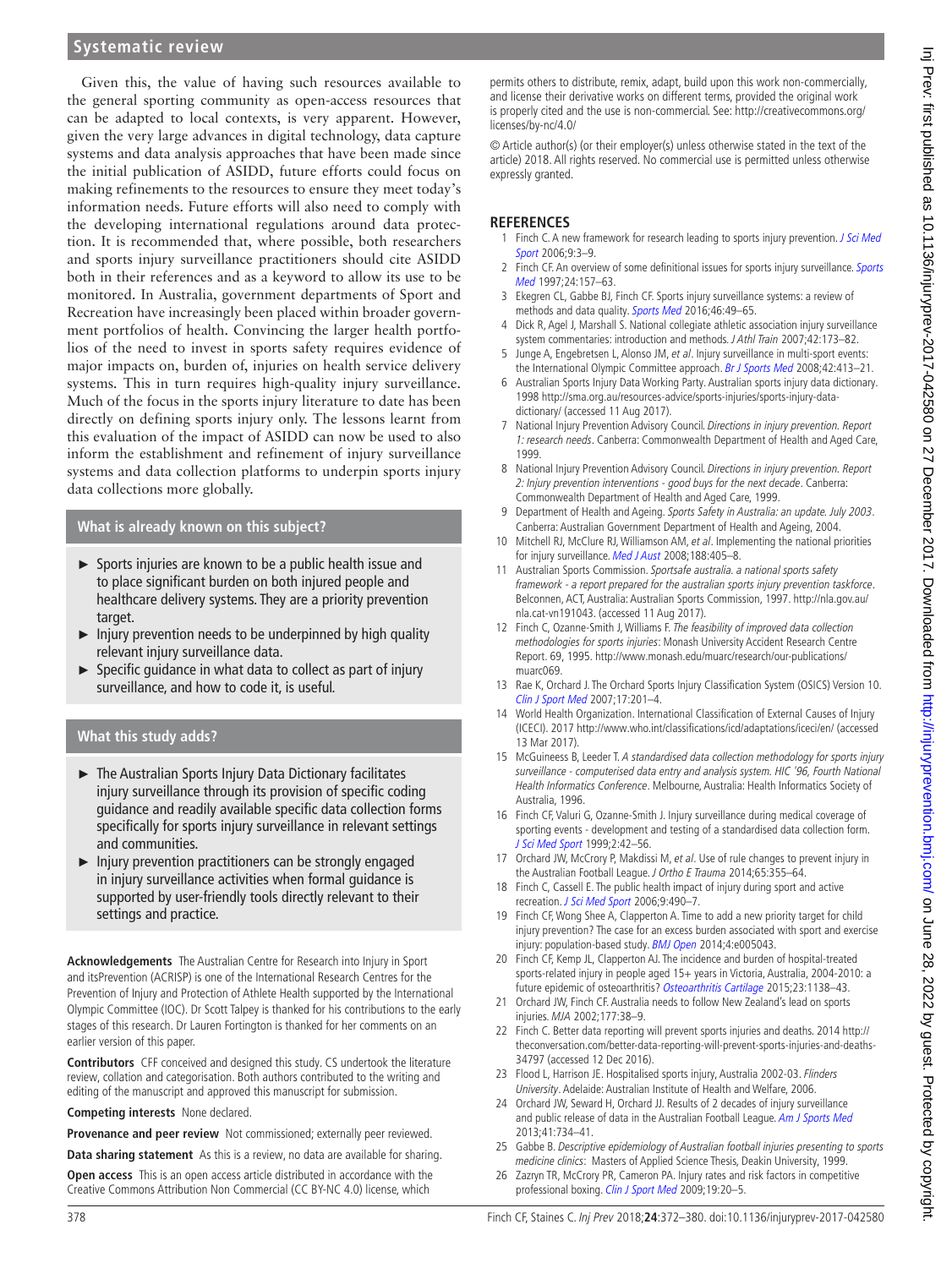- 27 Ekegren CL, Gabbe BJ, Finch CF. Injury surveillance in community sport: can we obtain valid data from sports trainers? [Scand J Med Sci Sports](http://dx.doi.org/10.1111/sms.12216) 2015;25:315–22.
- <span id="page-7-8"></span>28 Taylor DM, Bennett D, Carter M, et al. Acute injury and chronic disability resulting from surfboard riding. [J Sci Med Sport](http://dx.doi.org/10.1016/S1440-2440(04)80260-3) 2004;7:429-37.
- <span id="page-7-11"></span>29 Taylor DM, Bennett D, Carter M, et al. Perceptions of surfboard riders regarding the need for protective headgear. [Wilderness Environ Med](http://dx.doi.org/10.1580/1080-6032(2005)16[75:POSRRT]2.0.CO;2) 2005;16:75–80.
- <span id="page-7-18"></span>30 Erby R, Heard R, O'Loughlin K. Trial of an injury reporting system for surf lifesavers in Australia. [Work](http://dx.doi.org/10.3233/WOR-2010-1019) 2010;36:181–92.
- <span id="page-7-0"></span>31 Gabbe B, Finch C. A profile of Australian football injuries presenting to sports medicine clinics. *[J Sci Med Sport](http://dx.doi.org/10.1016/S1440-2440(01)80048-7)* 2001;4:386-95.
- <span id="page-7-1"></span>32 Besenyei A, Waller G, Wood S. Quality assurance partnerships of the National Centre for Classification in Health. health informatics conference 2002: improving quality by lowering barriers, 2002. <http://catalogue.nla.gov.au/Record/2068921>(accessed 11 Aug 2017).
- <span id="page-7-2"></span>33 Gabbe B, Finch C, Wajswelner H, et al. Australian football: injury profile at the community level. [J Sci Med Sport](http://dx.doi.org/10.1016/S1440-2440(02)80036-6) 2002;5:149-60.
- <span id="page-7-3"></span>34 Finch C. How useful are insurance claim data for sports injury prevention purposes? [Inj Control Saf Promot](http://dx.doi.org/10.1076/icsp.10.3.181.14559) 2003;10:181–3.
- <span id="page-7-4"></span>35 Peasley K, Wood S. Developing and managing the national coroners' information system for Australia. [Health Information Management](http://dx.doi.org/10.1177/183335830303100109) 2003;31:20–3.
- <span id="page-7-5"></span>36 Zazryn TR, Finch CF, McCrory P. A 16 year study of injuries to professional boxers in the state of Victoria, Australia. [Br J Sports Med](http://dx.doi.org/10.1136/bjsm.37.4.321) 2003;37:321-4.
- <span id="page-7-6"></span>37 Zazryn TR, Finch CF, McCrory P. A 16 year study of injuries to professional kickboxers in the state of Victoria, Australia. [Br J Sports Med](http://dx.doi.org/10.1136/bjsm.37.5.448) 2003;37:448-51.
- <span id="page-7-7"></span>38 Braham R, Finch CF, McIntosh A, et al. Community level Australian Football: a profile of injuries. [J Sci Med Sport](http://dx.doi.org/10.1016/S1440-2440(04)80048-3) 2004;7:96-105.
- <span id="page-7-9"></span>39 Fradkin AJ, Cameron PA, Gabbe BJ. Golf injuries-common and potentially avoidable. [J Sci Med Sport](http://dx.doi.org/10.1016/S1440-2440(05)80007-6) 2005;8:163–70.
- <span id="page-7-10"></span>40 Rae K, Britt H, Orchard J, et al. Classifying sports medicine diagnoses: a comparison of the International classification of diseases 10-Australian modification (ICD-10- AM) and the Orchard sports injury classification system (OSICS-8). [Br J Sports Med](http://dx.doi.org/10.1136/bjsm.2004.017517) 2005;39:907–11.
- <span id="page-7-12"></span>41 Rotem T. Epidemiology of catastrophic rugby football injuries in New South Wales PhD Thesis: Faculty of Medicine, University of New South Wales, 2007.
- <span id="page-7-13"></span>42 Andrew NE, Gabbe BJ, Wolfe R, et al. Twelve-month outcomes of serious orthopaedic sport and active recreation-related injuries admitted to Level 1 trauma centers in Melbourne, Australia. [Clin J Sport Med](http://dx.doi.org/10.1097/JSM.0b013e3181859f8d) 2008;18:387-93.
- <span id="page-7-14"></span>43 Matthews BL, Thom A, Franklin RC. Injuries in public swimming pools in victoria: a pilot study. [IJARE](http://dx.doi.org/10.25035/ijare.02.02.03) 2008;2:106–13.
- <span id="page-7-15"></span>Shaw L, Finch CF. Injuries to junior club cricketers: the effect of helmet regulations. [Br J Sports Med](http://dx.doi.org/10.1136/bjsm.2007.041947) 2008;42:437–40.
- <span id="page-7-16"></span>45 Ross AD. An examination of intercollegiate athletic injury tracking systems within Canadian universities [ PhD Thesis]. Ontario: Wilfrid Laurier University, 2009.
- <span id="page-7-17"></span>46 Smartt P, Chalmers D. A new look at horse-related sport and recreational injury in New Zealand. [J Sci Med Sport](http://dx.doi.org/10.1016/j.jsams.2008.04.001) 2009;12:376–82.
- <span id="page-7-19"></span>47 Gosling CM, Forbes AB, McGivern J, et al. A profile of injuries in athletes seeking treatment during a triathlon race series. [Am J Sports Med](http://dx.doi.org/10.1177/0363546509356979) 2010;38:1007–14.
- <span id="page-7-20"></span>48 Finch CF, Orchard JW, Twomey DM, et al. Coding OSICS sports injury diagnoses in epidemiological studies: does the background of the coder matter? [Br J Sports Med](http://dx.doi.org/10.1136/bjsports-2012-091219) 2014;48:552–6.
- <span id="page-7-21"></span>49 Smartt PFM, Chalmers DJ. Searching hospital discharge records for snow sport injury: no easy run? [Int J Inj Contr Saf Promot](http://dx.doi.org/10.1080/17457300.2011.603146) 2012;19:93–100.
- <span id="page-7-22"></span>50 Finch CF, Gabbe B, White P, et al. Priorities for investment in injury prevention in community Australian football. [Clin J Sport Med](http://dx.doi.org/10.1097/JSM.0b013e31829aa3e8) 2013;23:430-8.
- <span id="page-7-23"></span>51 Reza S, Ahmad R, Ramin K, et al. Comparison of nomenclature and classification systems of sport injuries in elected countries with Iran. Adv Environ Biol 2013;7:4390–2.
- <span id="page-7-24"></span>52 Aman M, Forssblad M, Henriksson-Larsen K. Insurance claims data: a possible solution for a national sports injury surveillance system? An evaluation of data information against ASIDD and consensus statements on sports injury surveillance. [BMJ Open](http://dx.doi.org/10.1136/bmjopen-2014-005056) 2014;4:e005056.
- <span id="page-7-25"></span>53 Ekegren CL, Gabbe BJ, Donaldson A, et al. Injuries in community-level Australian football: Results from a club-based injury surveillance system. [J Sci Med Sport](http://dx.doi.org/10.1016/j.jsams.2014.11.390) 2015;18:651–5.
- <span id="page-7-26"></span>54 Gabbett TJ. Incidence of injury in semi-professional rugby league players. Br J Sports [Med](http://dx.doi.org/10.1136/bjsm.37.1.36) 2003;37:36–44.
- <span id="page-7-27"></span>55 Atlas A, Dones V, Lizarondo L, et al. Injuries of University of Santo Tomas college teams during the University Athletics Association of the Philippines Season 69. Phillipine J Allied Hlth Sci 2007;2:26–31.
- <span id="page-7-28"></span>56 Gianoudis J, Webster KE, Cook J. Volume of physical activity and injury occurrence in young basketball players. [J Sports Sci Med](http://www.ncbi.nlm.nih.gov/pubmed/24150146) 2008;7:139-43.
- <span id="page-7-29"></span>57 Ekegren CL, Donaldson A, Gabbe BJ, et al. Implementing injury surveillance systems alongside injury prevention programs: evaluation of an online surveillance system in a community setting. [Inj Epidemiol](http://dx.doi.org/10.1186/s40621-014-0019-y) 2014;1:19.
- <span id="page-7-30"></span>58 Accident Compensation Corporation. ACC sportssmart: play smart go the distance. educational resources. 2008.<http://www.acc.co.nz/sportsmart>(accessed 13 Mar2017).
- <span id="page-7-31"></span>59 Boufous S, Dennis R, Finch C. A profile of hospitalisations and deaths due to sport and leisure injuries in New South Wales, 2000-2004. 2006 [http://www.irmrc.unsw.](http://www.irmrc.unsw.edu.au/documents/irmrcSportsInjuryReport.pdf) [edu.au/documents/irmrcSportsInjuryReport.pdf](http://www.irmrc.unsw.edu.au/documents/irmrcSportsInjuryReport.pdf) (accessed 11 Aug 2017).
- <span id="page-7-32"></span>60 Cassell E. Spiking injuries out of volleyball: a review of injury countermeasures. 2001. <http://www.monash.edu/muarc/research/our-publications/muarc181> (accessed 13 Mar 2017).
- <span id="page-7-33"></span>61 Cassell E, McGrath A. Lobbying injury out of tennis: areview of the literature. 1999. <http://www.monash.edu/muarc/research/our-publications/muarc144> (accessed 13 Mar 2017).
- <span id="page-7-34"></span>62 Richards R. Cost of sports injuries - research and data collection. [https://www.clea](https://www.clearinghouseforsport.gov.au/knowledge_base/sport_participation/sport_injuries_and_medical_conditions/sports_injuries) [ringhouseforsport.gov.au/knowledge\\_base/sport\\_participation/sport\\_injuries\\_and\\_](https://www.clearinghouseforsport.gov.au/knowledge_base/sport_participation/sport_injuries_and_medical_conditions/sports_injuries) [medical\\_conditions/sports\\_injuries](https://www.clearinghouseforsport.gov.au/knowledge_base/sport_participation/sport_injuries_and_medical_conditions/sports_injuries) (accessed 13 Mar 2017).
- <span id="page-7-35"></span>63 Cripps R, O'Brien D. Monitoring falls during eventing: establishment of a national surveillance system to monitor injury to riders and horses from falls during the crosscountry phase of eventing in Australia: a report for the Rural Industries Research and Development Corporation. 2004.<http://catalogue.nla.gov.au/Record/514292> (accessed 13 Aug 2017).
- <span id="page-7-36"></span>64 Cook-Burrows W, Matthews D, Wallner F. Illawarra sports injury report 2001. Illawarra: Healthy Cities Illawarra Inc, 2001.
- <span id="page-7-37"></span>65 Grimmer K. Young people's participation in sports and recreational activities, and associated injury: Australian Centre for Allied Health Research, University of South Australia, 1999.
- <span id="page-7-38"></span>66 Pawlak M, Lubiatowski P, et al. Sport injury and overuse surveillance in handballreview of systems and new proposal. [https://members.ehf.eu/community/activities/](https://members.ehf.eu/community/activities/download.ashx?reason=ehfcanFile&id=2259) [download.ashx?reason=ehfcanFile&id=2259](https://members.ehf.eu/community/activities/download.ashx?reason=ehfcanFile&id=2259) (accessed 13 Aug 2017).
- <span id="page-7-39"></span>67 Sedgman IB. Climbing accidents in Australia: 1955-2004: University of Ballarat, 2004.
- <span id="page-7-40"></span>68 Tilley N. Mechanisms of injury in golf. 2009. [http://www.professionalevents.co.uk/\\_](http://www.professionalevents.co.uk/_images/_products2downloads/109_317.pdf) [images/\\_products2downloads/109\\_317.pdf](http://www.professionalevents.co.uk/_images/_products2downloads/109_317.pdf) (accessed 13 Aug 2017).
- <span id="page-7-41"></span>Australian Capital Territory (ACT) Little Athletics. ACT Little athletics risk management safety audit plan. 2003. [http://www.actlaa.org.au/Portals/46/](http://www.actlaa.org.au/Portals/46/Documents/Resources/ACTLAA%20Safety%20Audit%20Plan%20V3.pdf) [Documents/Resources/ACTLAA%20Safety%20Audit%20Plan%20V3.pdf](http://www.actlaa.org.au/Portals/46/Documents/Resources/ACTLAA%20Safety%20Audit%20Plan%20V3.pdf) (accessed 13 Mar 2017).
- <span id="page-7-42"></span>70 Australian Football League (AFL) Gold Coast Juniors. Injury report form. [http://](http://websites.sportstg.com/assoc_page.cgi?c=0-4608-0-0-0&sID=276301) [websites.sportstg.com/assoc\\_page.cgi?c=0-4608-0-0-0&sID=276301](http://websites.sportstg.com/assoc_page.cgi?c=0-4608-0-0-0&sID=276301) (accessed 13 Mar 2017).
- <span id="page-7-43"></span>71 Waterloo Minor Soccer Club. Waterloo Minor Soccer Club injury report form. [http://](http://anyform.org/doc/106143/waterloo-minor-soccer-club-injury-report-form) [anyform.org/doc/106143/waterloo-minor-soccer-club-injury-report-form](http://anyform.org/doc/106143/waterloo-minor-soccer-club-injury-report-form) (accessed 13 Mar 2017).
- <span id="page-7-44"></span>72 Australian Ice Racing (AIR). AIR sports injury incident report form 2013. [http://www.](http://www.australianiceracing.org/members/insurance/) [australianiceracing.org/members/insurance/](http://www.australianiceracing.org/members/insurance/) (accessed 13 Mar 2017).
- <span id="page-7-45"></span>73 Barnstoneworth United Junior Football Club. Team Manager Information - Player injury/accident report. 2015<http://www.bujfc.com/teaminfo/>(accessed 13 Mar 2017).
- <span id="page-7-46"></span>74 Barrossa Valley Hockey Association. Injury report form. [http://www.barossahockey.](http://www.barossahockey.com/customdata/index.cfm?fuseaction=Display_Image_Listing&CategoryID=16849&OrgID=11563) [com/customdata/index.cfm?fuseaction=Display\\_Image\\_Listing&CategoryID=](http://www.barossahockey.com/customdata/index.cfm?fuseaction=Display_Image_Listing&CategoryID=16849&OrgID=11563) [16849&OrgID=11563](http://www.barossahockey.com/customdata/index.cfm?fuseaction=Display_Image_Listing&CategoryID=16849&OrgID=11563) (accessed 13 March 2017).
- <span id="page-7-47"></span>75 Byford Bushrangers. Coaching tools - Tee-ball injury reporting form. [http://](http://bushrangers.org.au/public/pages/coaching) [bushrangers.org.au/public/pages/coaching](http://bushrangers.org.au/public/pages/coaching) (Accessed 13 March 2017).
- <span id="page-7-48"></span>76 Australian Capital Territory (ACT) Football Federation. Policy for visiting or hosting teams Capital football accident report form. 2011. [http://www.capitalfootball.](http://www.capitalfootball.com.au/sites/default/files/Visiting%20Teams%20Policy(2).pdf) [com.au/sites/default/files/Visiting%20Teams%20Policy\(2\).pdf](http://www.capitalfootball.com.au/sites/default/files/Visiting%20Teams%20Policy(2).pdf) (accessed 13 Mar 2017).
- <span id="page-7-49"></span>77 Carina Junior Rugby League Football Club. Rugby league injury reporting form. 2016. [http://www.carinajuniors.com.au/media/14962/Rugby-League-Injury-](http://www.carinajuniors.com.au/media/14962/Rugby-League-Injury-Reporting-Form.pdf)[Reporting-Form.pdf](http://www.carinajuniors.com.au/media/14962/Rugby-League-Injury-Reporting-Form.pdf) (accessed 12 Dec 2016).
- <span id="page-7-50"></span>78 Carrara Australian Football Club. Injury reporting form. [http://websites.sportstg.com/](http://websites.sportstg.com/club_info.cgi?c=1-4608-97090-327283-0&sID=323412) [club\\_info.cgi?c=1-4608-97090-327283-0&sID=323412](http://websites.sportstg.com/club_info.cgi?c=1-4608-97090-327283-0&sID=323412) (accessed 12 Dec 2016).
- <span id="page-7-51"></span>79 Diving Victoria. Report and investigation policy Injury/illness reporting form. [https://s3-ap-southeast-2.amazonaws.com/piano.revolutionise.com.au/cups/](https://s3-ap-southeast-2.amazonaws.com/piano.revolutionise.com.au/cups/divingvic/files/DV%20Accident%20Reporting%20Policy.pdf) [divingvic/files/DV%20Accident%20Reporting%20Policy.pdf](https://s3-ap-southeast-2.amazonaws.com/piano.revolutionise.com.au/cups/divingvic/files/DV%20Accident%20Reporting%20Policy.pdf) (accessed 12 Dec 2016).
- <span id="page-7-52"></span>80 Doncaster Hockey Club. Resources. Team managers. Player injury report form. [http://](http://doncasterhockeyclub.com.au/resources/team-managers/#other_forms) [doncasterhockeyclub.com.au/resources/team-managers/#other\\_forms](http://doncasterhockeyclub.com.au/resources/team-managers/#other_forms) (accessed 13 Mar 2017).
- <span id="page-7-53"></span>81 East Bentleigh Soccer Club (ESBC). EBSC policy documents - injury reporting form. <http://www.eastbentleighsc.com/club-policies.html>(accessed 12 Dec 2016).
- <span id="page-7-54"></span>82 East Brighton Vampires Junior Football Club. trainers help. 2015. [http://103.37.8.109/~govampir/wp-content/uploads/2016/03/ebvjfc-2015-trainers](http://103.37.8.109/~govampir/wp-content/uploads/2016/03/ebvjfc-2015-trainers-guide.pdf)[guide.pdf](http://103.37.8.109/~govampir/wp-content/uploads/2016/03/ebvjfc-2015-trainers-guide.pdf) (accessed 12 Dec 2016).
- <span id="page-7-55"></span>83 East Sandringham Junior Football Club. Forms. Issues management - injury reporting form. <http://www.gozebs.com/team-managers.php?Forms-1>(accessed 12 Dec 2016).
- <span id="page-7-56"></span>84 Football Brisbane. Football injury reporting form. [http://www.footballbrisbane.com.](http://www.footballbrisbane.com.au/injury-management) [au/injury-management](http://www.footballbrisbane.com.au/injury-management) (accessed 12 Dec 2016).
- <span id="page-7-57"></span>85 Gawler Strikers Hockey Club. Injury report form. [http://www.gawlerhockeyclub.com/](http://www.gawlerhockeyclub.com/customdata/index.cfm?fuseaction=display_main&ItemID=68426&OrgID=11575) [customdata/index.cfm?fuseaction=display\\_main&ItemID=68426&OrgID=11575](http://www.gawlerhockeyclub.com/customdata/index.cfm?fuseaction=display_main&ItemID=68426&OrgID=11575) (accessed 12 Dec 2016).